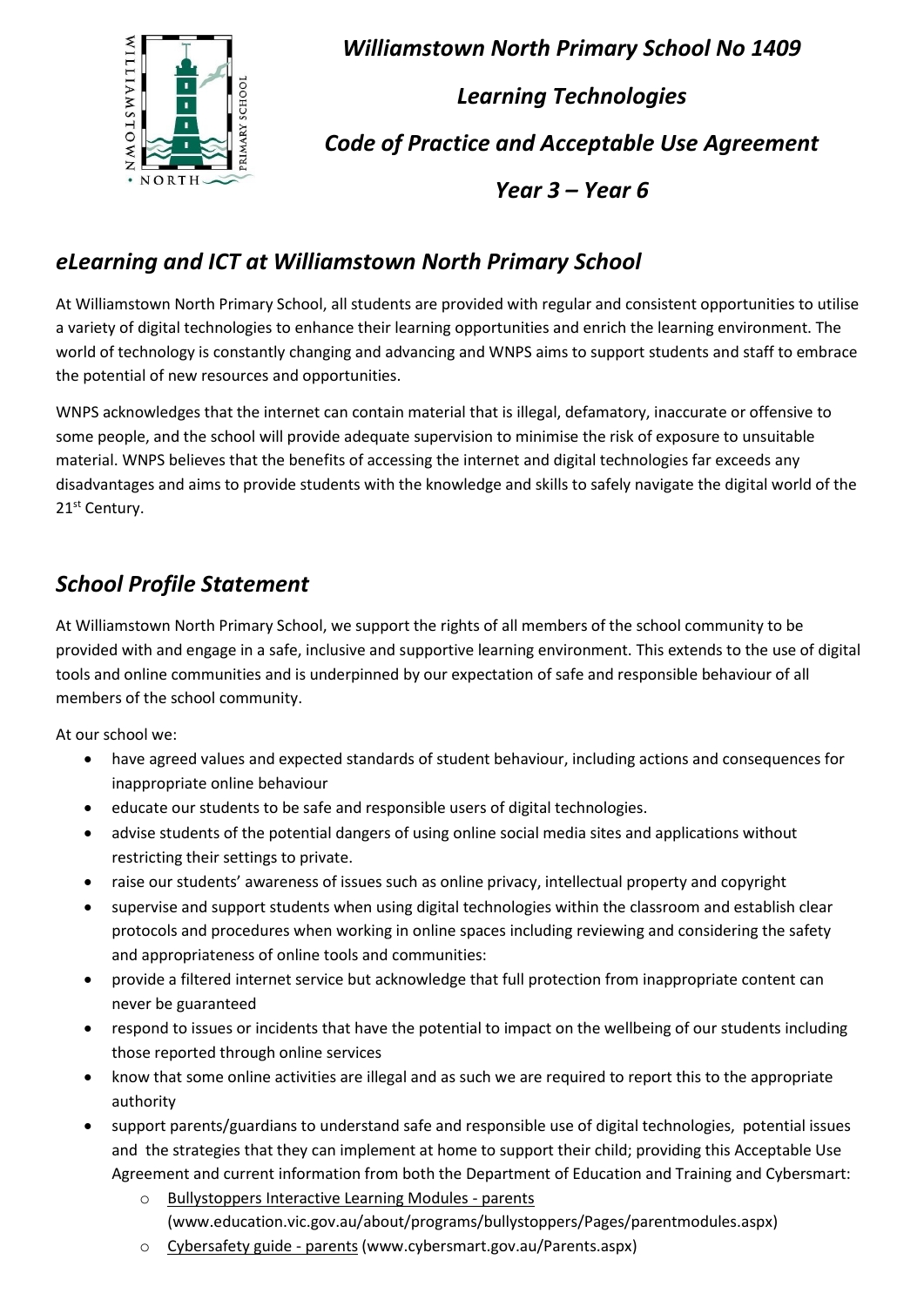### *Safe and Responsible Behaviour*

When **using Learning Technologies connected to the network** at Williamstown North Primary School, I will:

- Use all learning technology devices in an appropriate, respectful and responsible manner
- Only log on to the network as myself. If there is an issue with my account, I will seek assistance
- Only download authorised programs, for educational purposes, with explicit permission from a teacher
- Ensure that all personal network drives have appropriate folders set up to organise all files
- Ensure I am saving all of my work with the correct file name, file type and in the correct location.
- Use the school network to collaborate and only share educational resources required to complete set tasks with peers
- Ensure my use of any learning technology device, including all interactions with someone else, are considered appropriate, respectful and responsible by other students, staff and parents.

When I use digital technologies and the internet I **communicate respectfully** by:

- always thinking and checking that what I write or post is polite and respectful
- being kind to my friends and classmates and thinking about how the things I do or say online might make them think or feel
- working to stop cyber bullying. I don't send mean or intimidating messages or pass them on to others
- creating and presenting my own work and if I do copy something from the internet, letting others know by sharing the website link to acknowledge the creator.

When I use digital technologies and the internet I **protect personal information** by being aware that my full name, photo, birthday, address and phone number is personal information and is not to be shared online. This means I:

- protect my passwords and don't share them with anyone except my parent
- only ever join spaces with my parents or teacher's guidance and permission
- never answer questions online that ask for my personal information
- know not to post three or more pieces of identifiable information about myself.
- protect my friends' information in the same way

When I use digital technologies and the internet I **respect myself and others** by thinking about what I share online. This means I:

- stop to think about what I post or share online
- use spaces or sites that are appropriate for my age and if I am not sure I ask a trusted adult for help
- protect my friends' full names, birthdays, school names, addresses and phone numbers because this is their personal information
- speak to a trusted adult if I see something that makes me feel upset or if I need help
- speak to a trusted adult if someone is unkind to me or if I know someone else is upset or scared
- don't deliberately search for something rude or violent
- turn off or close the screen if I see something I don't like and tell a trusted adult
- am careful with the equipment I use.

At school we/I have:

- discussed ways to be a safe and responsible user of digital technologies and the internet.
- presented my ideas around the ways that I can be an eSmart, safe and responsible user of digital technologies and the internet.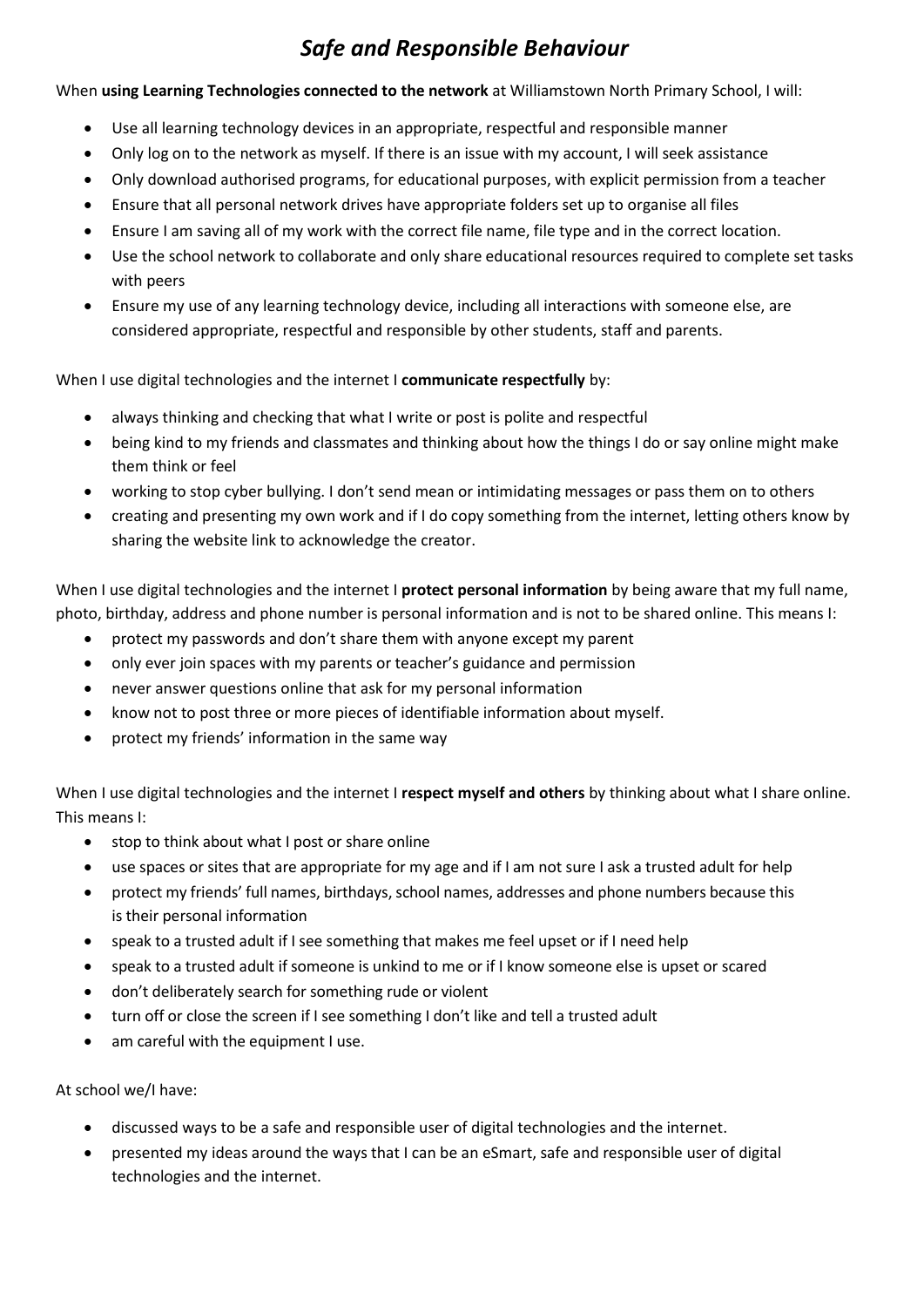# *If the Agreement is not adhered to:*

#### *Breach Behaviours*

| Level 3       | $\bullet$                                                                   | Interfering with the network security or the data of another user                                  |  |
|---------------|-----------------------------------------------------------------------------|----------------------------------------------------------------------------------------------------|--|
| <b>Breach</b> |                                                                             | Posting illegal or offensive material either on the learning technology device or on the internet, |  |
|               |                                                                             | which other students, staff and parents would find inappropriate.                                  |  |
|               |                                                                             |                                                                                                    |  |
| Level 2       |                                                                             | Not abiding by copyright procedures when using content on websites                                 |  |
| <b>Breach</b> |                                                                             | Using or attempting to use the personal logon details of another person                            |  |
|               |                                                                             | Sharing personal details or the details of other students including full names, phone numbers,     |  |
|               |                                                                             | addresses and images                                                                               |  |
|               |                                                                             | Downloading unauthorised programs or files, including games, movies and music and running          |  |
|               |                                                                             | them on school computers                                                                           |  |
| Level 1       | $\bullet$                                                                   | Inappropriate and irresponsible use of the internet                                                |  |
| <b>Breach</b> |                                                                             | Sharing log on details                                                                             |  |
|               | Running unauthorised programs during class time without explicit permission |                                                                                                    |  |
|               |                                                                             | Using the internet for non-educational purposes                                                    |  |
|               |                                                                             | Not treating the equipment respectfully - including the way you move around the school with        |  |
|               |                                                                             | the device                                                                                         |  |
|               |                                                                             | Using social networking sites to communicate with others, without permission                       |  |
|               |                                                                             | Remaining on a site that has obscene language or offensive content                                 |  |

## *Consequences*

| Level 3       | Reviewed by school leadership                                                                                         |  |
|---------------|-----------------------------------------------------------------------------------------------------------------------|--|
| <b>Breach</b> | Parent meeting<br>Lose ICT privileges and 1:1 device removed for a period of time (principal discretion)<br>$\bullet$ |  |
|               |                                                                                                                       |  |
|               | Repeated Plagiarism: marks deducted from final assessment                                                             |  |
|               | Comment on Digital Technologies in student report<br>٠                                                                |  |
| Level 2       | Lose ICT privileges for a period of time (teacher discretion)                                                         |  |
| <b>Breach</b> | Parents notified                                                                                                      |  |
|               | Internet access restricted                                                                                            |  |
|               | Laptop re-imaged (if appropriate)                                                                                     |  |
|               | Handwritten work to be submitted (not digital) for a period of time (teacher discretion)<br>٠                         |  |
| Level 1       | Restorative conversation / warning<br>$\bullet$                                                                       |  |
| <b>Breach</b> | Completion of class work during recess or lunch to make up for lost learning time                                     |  |
|               | Laptop removed for 1-2 days (teacher discretion)                                                                      |  |
|               | Plagiarism warning<br>٠                                                                                               |  |
|               | Record on behaviour tracking sheet                                                                                    |  |